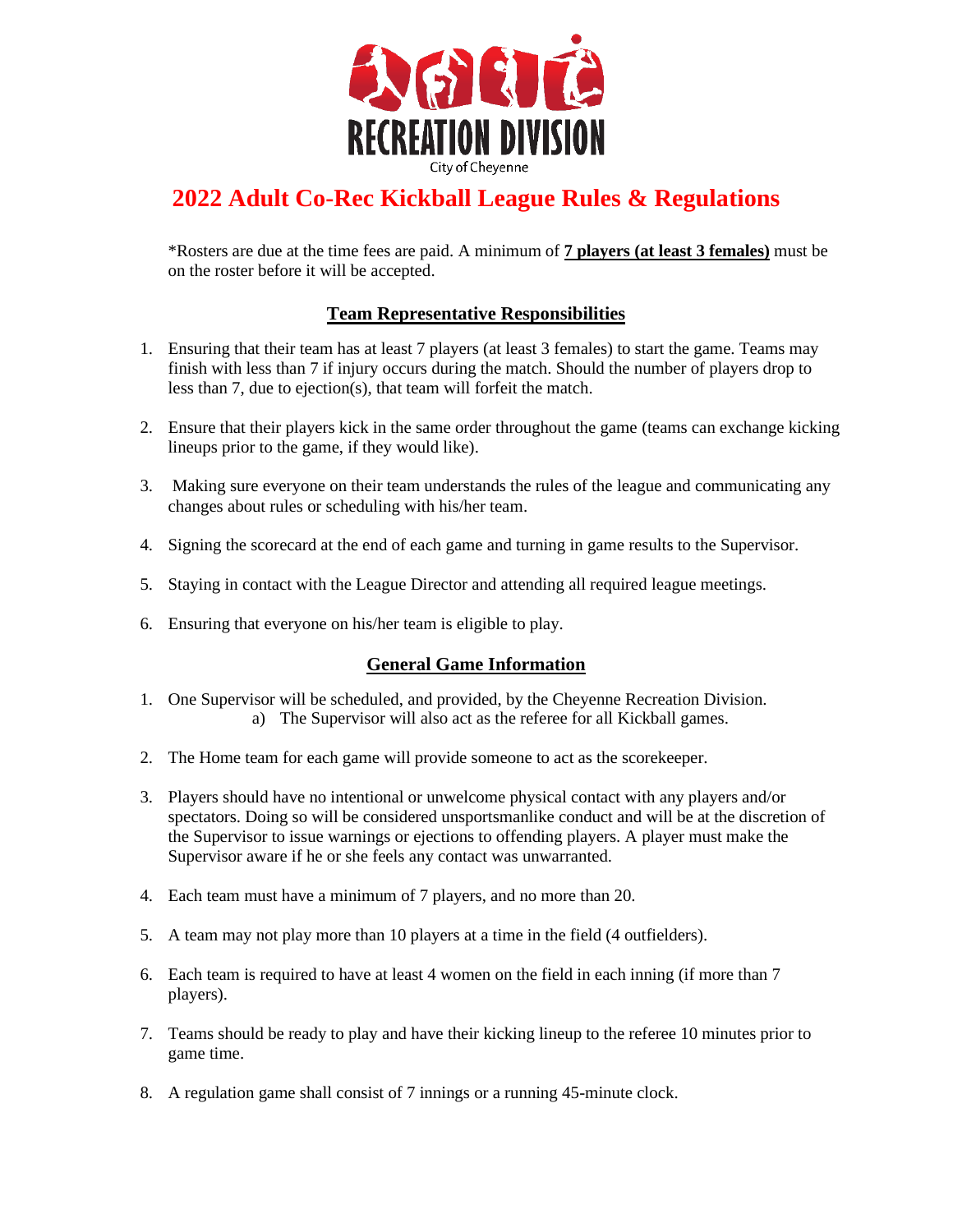- a) If time expires, the last completed inning will constitute a complete game. If time expires in the middle of an inning, the inning will be completed, unless the Home team is in the lead (bottom half of inning is excluded).
- 9. Home and Away teams will be determined by the League Director, prior to the season starting. The Away team will always kick first.
- 10. Field equipment will be provided. This will consist of a 10-inch kickball and bases.
- 11. ALL participants must wear athletic shoes. Cleats are encouraged, but any type of metal spikes or shoes with detachable metal cleats are not allowed.

#### **Supervisors/Officials**

- 1. The Supervisor/referee has jurisdiction over the play and may penalize a player, including game ejection, for unsportsmanlike conduct.
- 2. Team representatives should bring their written constructive criticisms to the attention of the Recreation Division. Referee Evaluation Forms must be filled out and brought to the Recreation office if you want any action taken about a referee complaint. These forms are available at the field or call 307-773-1039.

### **Uniforms & Jewelry**

- 1. Teams will not be required to have matching shirts/jerseys, but it is encouraged. Shirts must be worn in good taste.
	- a) **NOTE:** Supervisor have the right to require that any player turn their shirt inside out, or change shirts, if they feel it is inappropriate.

#### **Forfeits and Disqualifications**

\* **Players with unpaid ejection fines** from any City operated League, **will not be allowed** to be placed on a roster in any Cheyenne Recreation Division League until that fine has been paid in full (cash only).

1. Any team discovered using players that are not on their official team roster will forfeit all matches that the player participated in. League Directors will deal with ineligibility to the best of their ability. All decisions will be final.

#### **The Playing Field**

- 1. The playing field will equal the dimensions of a standard softball field:
	- a) Bases: 60 feet, or 20 paces, apart
	- b) Home Plate to Second Base: 84 feet and 10¼ inches, or 28 paces
	- c) Pitching Mound to Home Plate: 42 feet and  $5\frac{1}{8}$  inches, or 14 paces
	- d) A "Kick Line" will be drawn 15 feet away from Home Plate, going towards both 1<sup>st</sup> and 3<sup>rd</sup> Base

#### **Pitching/Catching/Fielding**

1. Teams will pitch to themselves.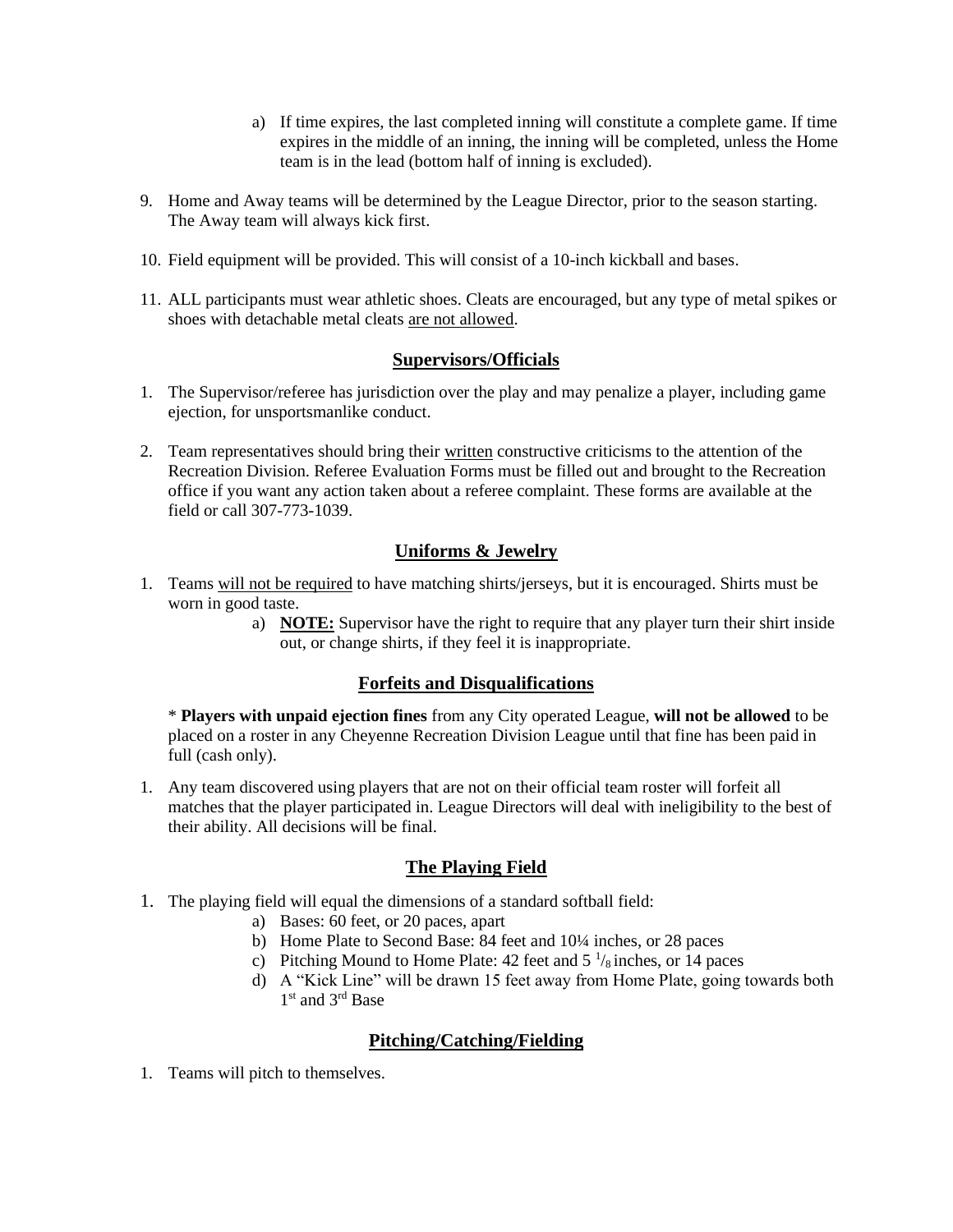- a) Defensively, teams can have one infielder positioned at the imaginary line going from  $1<sup>st</sup>$  base to  $3<sup>rd</sup>$  base (close to the pitching mound), called a "roamer." The "roamer" may not pass the "kick line" until the ball has been kicked.
- 2. The pitcher must plant their foot on the pitching strip as they wind up to pitch. Pitchers may not run up to the strip as they release the pitch. One foot must remain in contact with the pitching strip until the ball leaves the hand.
- 3. Pitches must be thrown underhand
- 4. All outfielders must remain behind each baseline until the ball is kicked.
- 5. The catcher must stay behind home plate before the ball is kicked. Catchers should never interfere with the kicker.
- 6. Once the pitcher has the ball in control and is within 5 feet of the pitching strip, the play ends.

## **Kicking**

- 1. ALL kicks must be made by the foot, but any contact with the ball below the knee will be considered a kick.
- 2. All kicks must occur at or behind home plate. Both feet must be on or behind home plate at the time the ball is kicked.
- 3. If either foot is in front of home plate at the time the ball is kicked, it is a foul, and the kick is called back. However, if such a kick is caught on the fly, it is considered an out.
- 4. Bunting is allowed, but the ball must go past the "kick line."

#### **Running**

- 1. Runners must stay within the baseline (3 feet on either side of a direct line from base to base). Fielders must stay out of the baseline unless they are attempting to tag a runner out or catch a ball.
- 2. Fielders trying to make an out on a base may have their foot on the base but must lean out of the baseline.
- 3. Runners unfairly hindered by any fielder within the baseline shall be safe at the base to which they were running.
- 4. A runner may only move off his/her base after the ball has been kicked.
- 5. Hitting a runner with the ball above the shoulders (head or neck) is not allowed. Any runner hit above the shoulders is safe and advances one base. If runners intentionally duck/dodge their head (or neck area) into the ball, they will be called out at the discretion of the Supervisor.
- 6. Sliding into any base is permitted and runners can avoid a throw-out if they remain within the baseline.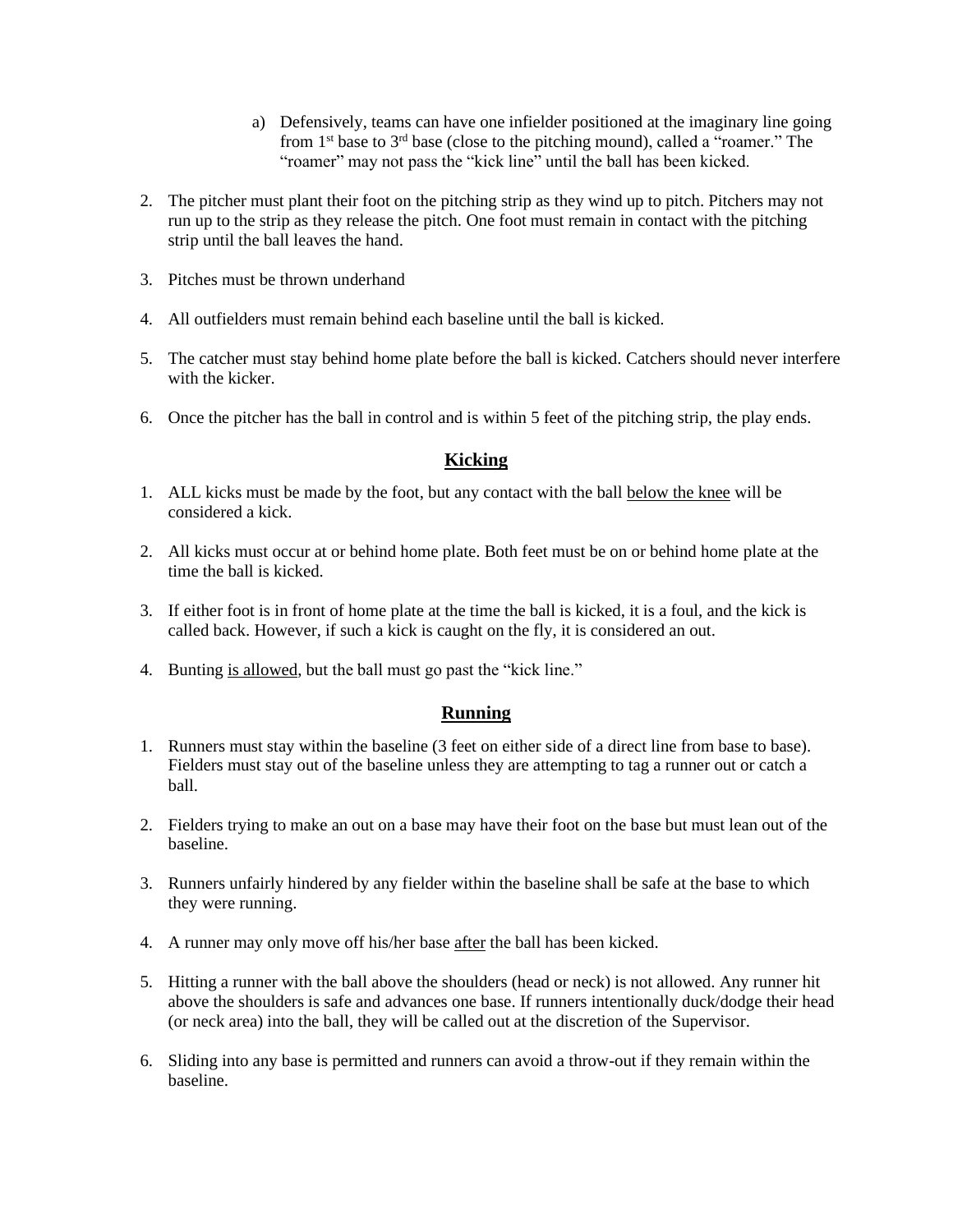7. If a kicked ball is caught on the fly, runners must tag to their originating base before running to the next base. Runners may only start towards the next base once the ball is touched by a fielder.

#### **Fouls and Outs**

The following are considered a foul ball:

- 1. A kick landing out of bounds. The foul is determined by where the ball lands, not how it travels to get there. Remember, if such a kick is caught on the fly, it is an out.
	- a) If a defensive player attempts a catch and is in foul territory, it is still a foul, even if the ball is dropped.
- 2. A kick landing inbounds but traveling out of bounds, on its own, before reaching  $1<sup>st</sup>$  or  $3<sup>rd</sup>$  base. Any ball touched inbounds by a fielder is automatically in play.
- 3. A ball that is tipped while being kicked but continues to travel behind the kicker. If such a kick is caught on the fly, it is an out.
- 4. Any ball that is kicked but does not pass the "kick line."
- 5. If a kicker does not try to kick the ball once it is pitched. a) If a kicker does attempt to kick the ball, and misses, it is also a foul.
- 6. Any foul ball that hits a tree or any other outside object is a dead ball and is not eligible to be caught for an out.
- 7. While kicking; contacting the ball anywhere above the knee.

#### An out is:

- 1. A count of 3 fouls.
- 2. A runner touched by the ball at any time while not on a base (unless hit above the shoulders).
- 3. Any kicked ball (fair or foul) that is caught before it hits the ground.
- 4. A ball tag on a base to which a runner is forced to run.
- 5. Kicking out of order
- 6. A runner leading off the base or stealing
- 7. A count of 3 outs completes the team's half of the inning